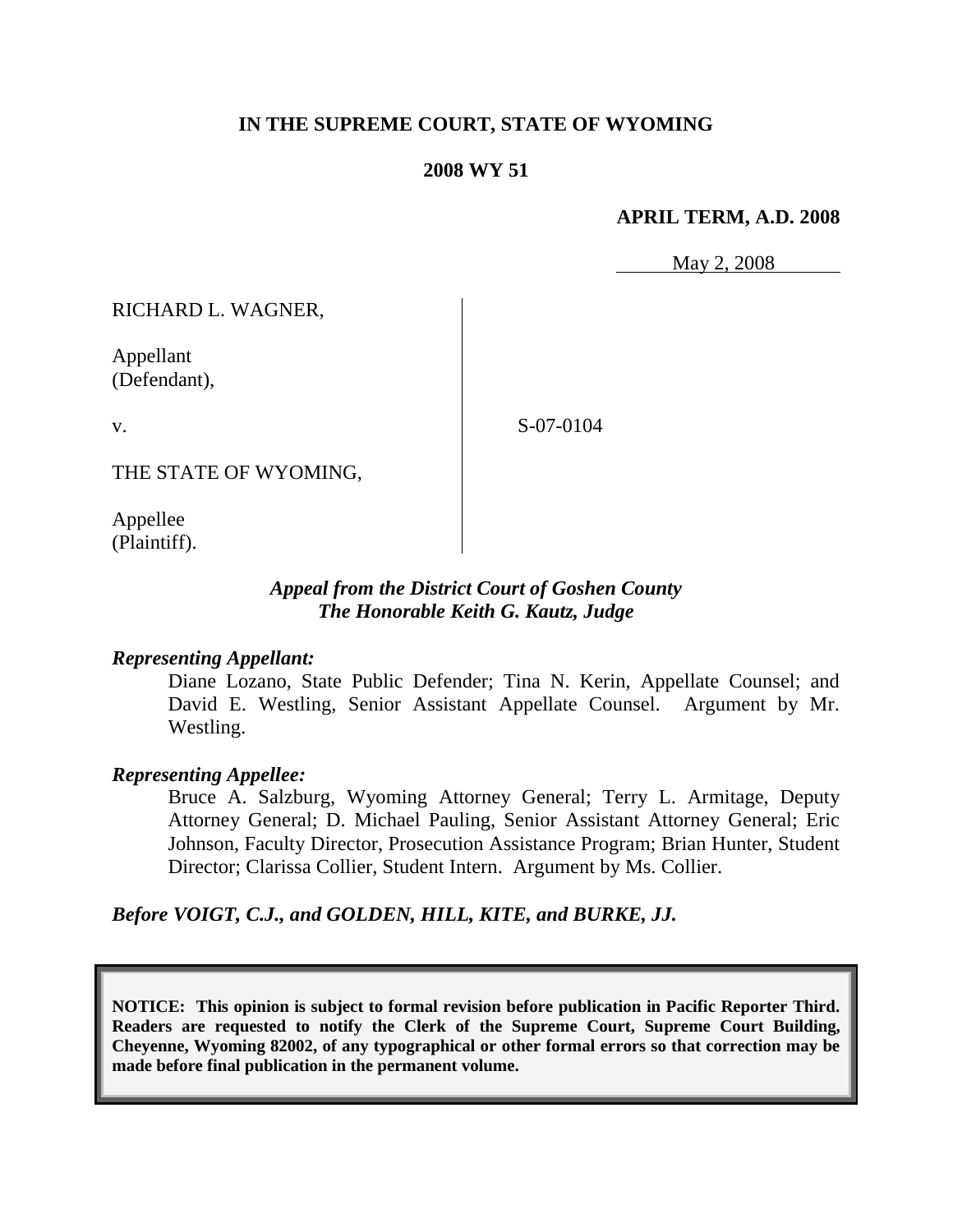# **HILL, Justice.**

[¶1] After being arrested for driving under the influence of alcohol (fourth offense), Richard L. Wagner (hereafter "Wagner") filed a motion to suppress claiming that the arresting officer did not have reasonable suspicion to justify the investigatory stop. The district court denied that motion. We will affirm the district court.

## **ISSUES**

[¶2] Wagner presents one issue for our review:

1. Did the Trial Court Err by Failing to Suppress Any Evidence Obtained After the Arrest of [Wagner] When That Arrest Was Not Supported By Reasonable Suspicion?

# **FACTS AND PROCEEDINGS**

[¶3] On June 26, 2006, Officer Lacey Hague, of the Torrington Police Department, was dispatched to Patrick Reifschneider's residence. Reifschneider had called the Torrington Police Department twice, reporting first that Wagner was at his residence and "was not to be there," and then that Wagner was "driving, and … intoxicated." Officer Hague was familiar with Wagner, and prior to responding, knew that he previously had been arrested for driving while under the influence, and that his driver's license was suspended. Officer Hague was also aware that the two men had a previous altercation, and that maybe Reifschneider "had it out" for Wagner.

[¶4] After she was twice unable to locate Wagner at Reifschneider's residence, Officer Hague drove around looking for Wagner. She eventually parked her vehicle near Reifschneider's residence and spotted Wagner driving his truck. Wagner noticed Officer Hague and put his truck in reverse to move behind a building and into a parking lot. Officer Hague pulled into the same lot, directly in front of Wagner's vehicle. By the time the officer had positioned her vehicle, Wagner was walking toward Reifschneider's residence. Officer Hague observed Wagner stumble repeatedly and hold onto a gate to maintain balance. Officer Hague noted that Wagner was "very, very unsteady on his feet."

[¶5] The officer got out of her vehicle and shouted toward Wagner, "Stop, I need to talk with you," but Wagner did not stop. She repeated herself, this time directing the comment only at Wagner: "Richard, stop. I need to talk with you." This time, he stopped and began making his way back to the officer, who again noticed he was "very unsteady." Officer Hague advised Wagner that he was not to be at Reifschneider's residence and, upon smelling an odor of alcohol, asked Wagner if he had been drinking.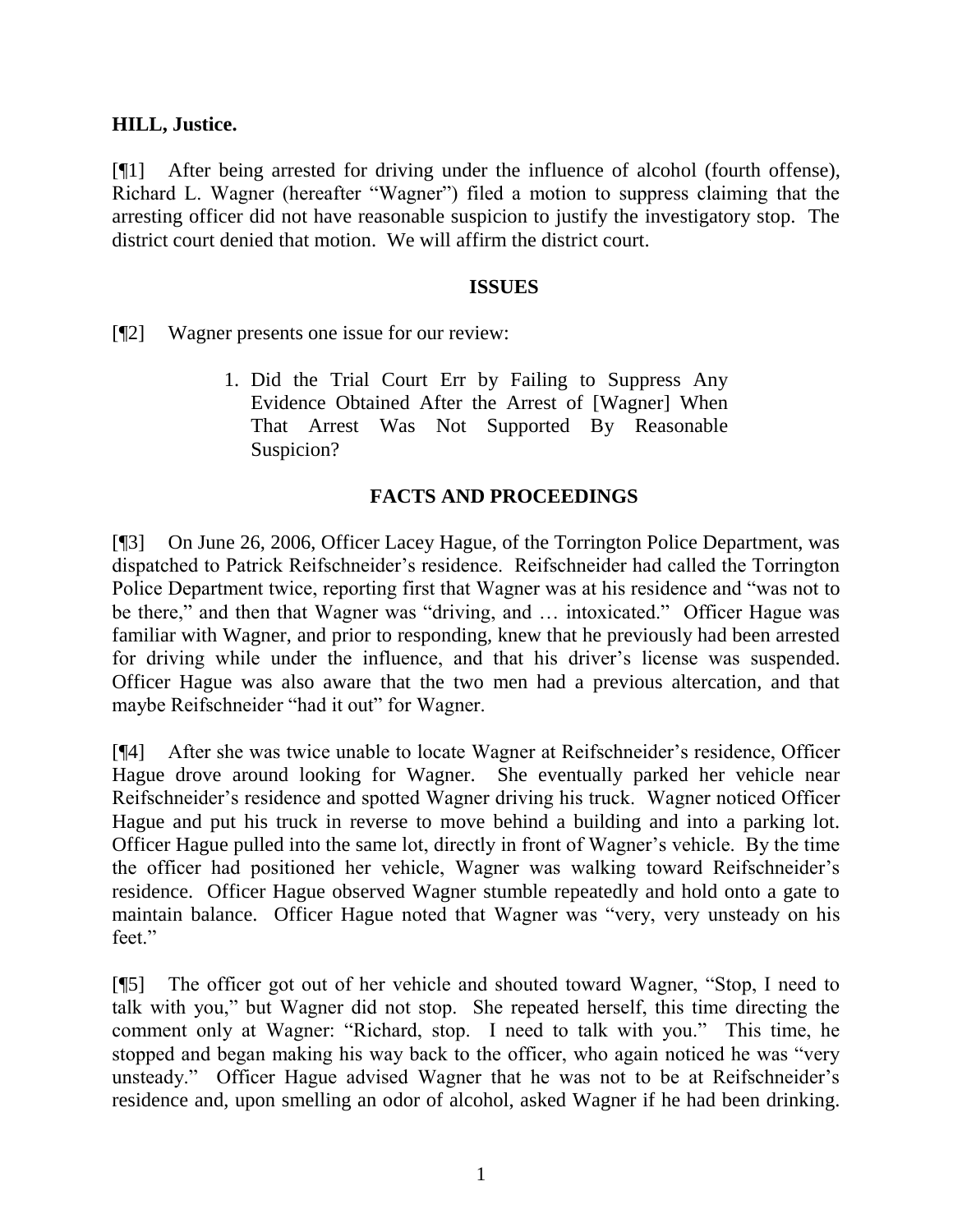He responded in the negative, but by this time, Officer Hague noticed his speech was slurred to the point that she could not understand some of his comments.

[¶6] Wagner eventually walked away from Officer Hague, who followed him into the residence and asked him to perform field sobriety maneuvers. Wagner refused to perform any test. Wagner was arrested for drunk driving and taken into custody. He was transported to the detention center and refused both breath and blood alcohol tests.

[¶7] Wagner filed a *Motion to Suppress* which was denied by the district court. In its denial, the court found that it was "abundantly clear" that the contact made by the officer was reasonable and in direct response to a valid complaint. Furthermore, the "reasonableness" was "enhanced, not diminished" by what the officer knew of a prior altercation between the complainant and Wagner. There also was "ample evidence," according to the court, that Wagner was drunk, and that the officer observed him driving minutes before their confrontation. And finally, the court found that the arrest was "well supported by probable cause."

# **STANDARD OF REVIEW**

[¶8] Our standard of review is well settled in this matter, and as we have very recently stated:

> In reviewing a trial court's ruling on a motion to suppress evidence, we do not interfere with the trial court's findings of fact unless the findings are clearly erroneous. We view the evidence in the light most favorable to the trial court's determination because the trial court has an opportunity at the evidentiary hearing to assess the credibility of the witnesses, weigh the evidence, and make the necessary inferences, deductions, and conclusions. The constitutionality of a particular search is a question of law that we review *de novo*. *Fenton v. State*, 2007 WY 51, ¶ 5, 154 P.3d 974, 976 (Wyo. 2007) (quoting *Pena v. State*, 2004 WY 115, ¶ 25, 98 P.3d 857, 869 Wyo. 2004)).

*Sam v. State,* 2008 WY 25, ¶ 9, 177 P.3d 1173, 1176 (Wyo. 2008).

### **DISCUSSION**

[¶9] Wagner's sole issue on appeal is that because Officer Hague lacked reasonable suspicion to justify the investigatory stop, any evidence obtained after that point should have been suppressed by the district court. The State disagrees and insists that because the officer possessed both personal knowledge of Wagner prior to the incident and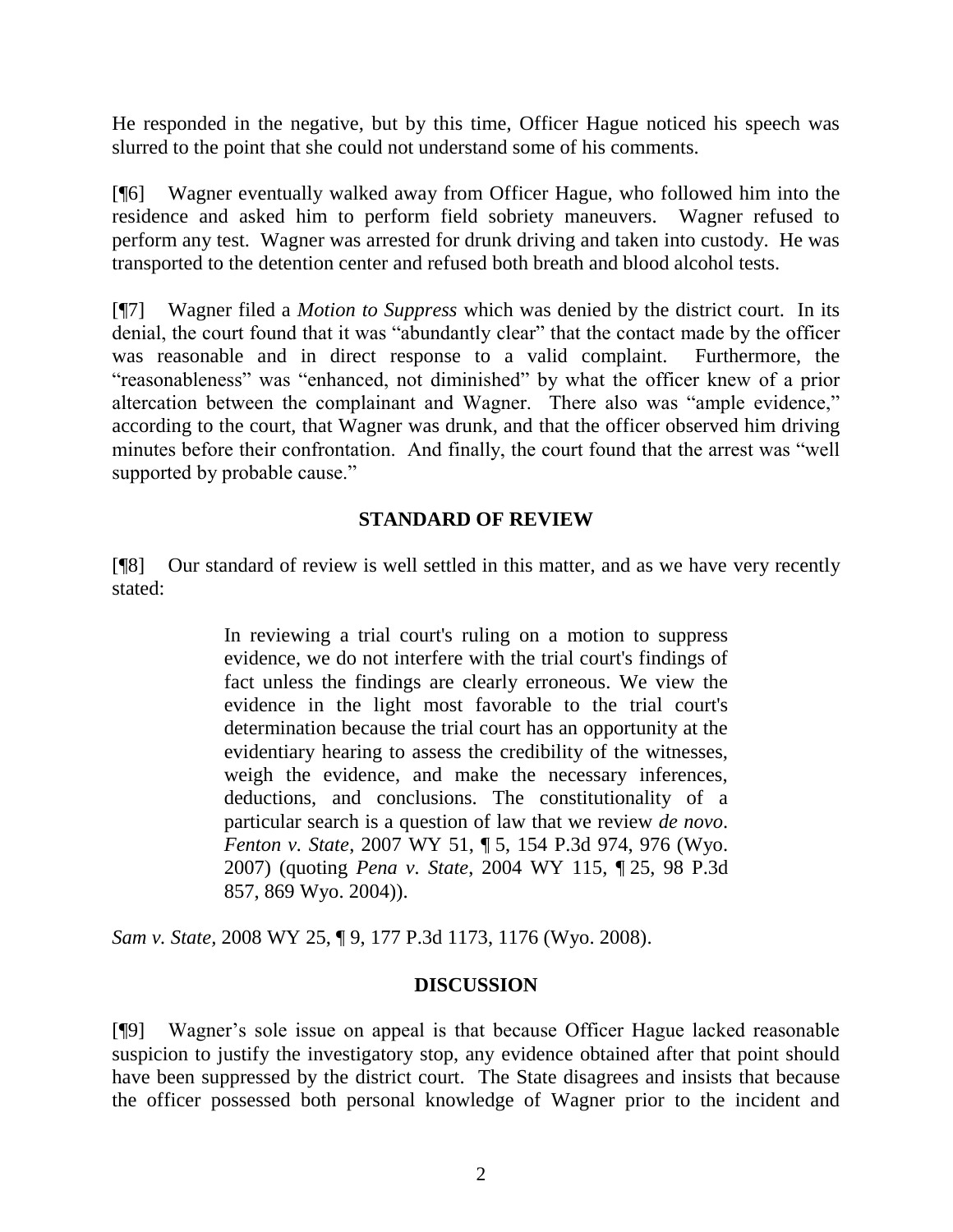information from an identified citizen's tip, along with her own observations from the scene, reasonable suspicion was present and justified. We side with the State.

[¶10] Encounters between law enforcement and private citizens can be classified into three categories. *McChesney v. State,* 988 P.2d 1071, 1074 (Wyo. 1999).

> [1] The most intrusive encounter, an arrest, requires justification by probable cause to believe that a person has committed or is committing a crime. [2] The investigatory stop represents a seizure which invokes Fourth Amendment safeguards, but, by its less intrusive character, requires only the presence of specific and articulable facts and rational inferences which give rise to a reasonable suspicion that a person has committed or may be committing a crime. [3] The least intrusive police-citizen contact, a consensual encounter, involves no restraint of liberty and elicits the citizen's voluntary cooperation with non-coercive questioning.

*McChesney*, 988 P.2d at 1074 (quoting *Wilson v. State*, 874 P.2d 215, 220 (Wyo. 1994)); see also *Innis v. State*, 2003 WY 66, ¶ 16, 69 P.3d 413, 419 (Wyo. 2003).

[¶11] For purposes of this appeal, we focus our attention on the investigatory stop, which, like an arrest, is a seizure that triggers Fourth Amendment safeguards. *McChesney*, 988 P.2d at 1074. Due to its less intrusive nature than an actual arrest, however, an investigatory stop requires only the presence of "specific and articulable facts and rational inferences which give rise to a reasonable suspicion that a person has committed or may be committing a crime." *Id.* Two inquiries must be made—when Wagner was "seized" for purposes of the Fourth Amendment, and upon being seized, whether or not the officer has reasonable suspicion that a crime had been committed.

[¶12] We first turn to whether or not, and when, Wagner was seized under Fourth Amendment standards. The encounter between Officer Hague and Wagner began when the officer positioned her vehicle in front of Wagner's truck after Wagner was walking away from the vehicle. At this point, the encounter was consensual because a reasonable person would have believed that he or she was free to leave, as Wagner did even after the officer beckoned him to stop. *Collins v. State,* 854 P.2d 688, 691-691 (Wyo. 1993). Having resisted submitting to a show of authority, Wagner remained unseized. *California v. Hodari D.*, 499 U.S. 621, 626, 111 S.Ct. 1547, 113 L.Ed. 2d 690 (1991). Not to be deterred, however, Officer Hague called out after Wagner a second time: "Richard, stop. I need to talk with you." This time, Wagner responded by turning and walking back toward the officer, signaling his submission to Officer Hague's detention.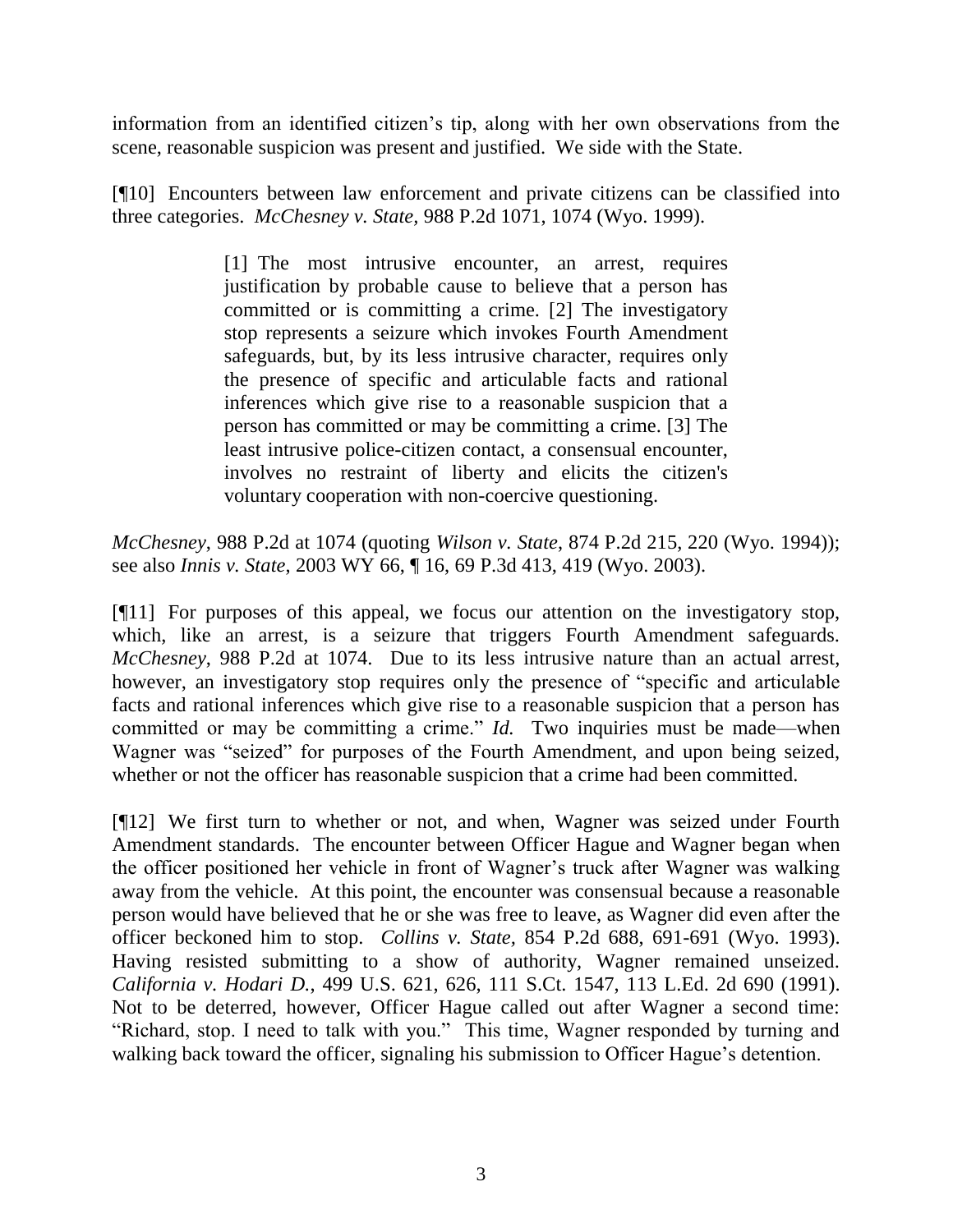[¶13] With Wagner being seized for purposes of the Fourth Amendment, the investigatory stop began and, thus, we turn to the second portion of our inquiry—whether or not the officer had reasonable suspicion that a crime had been or was in the process of being committed. This Court uses a dual inquiry for evaluating the reasonableness of an investigatory stop: first, were the officer's actions justified at the inception of the investigatory stop, and second, whether or not the stop was reasonably related in scope to the circumstances that justified the interference in the first instance. *Damato v. State,*  2003 WY 13, ¶ 9, 64 P.3d 700, 704-05 (Wyo. 2003).

[¶14] After reviewing the record in full, it is apparent that the investigatory stop was justified at its inception. Officer Hague testified to a number of "specific and articulable" facts which, taken together, warranted the intrusion. First, the officer had more than reasonable suspicion that Wagner was driving on a suspended license because she was familiar with Wagner, knew that he had been arrested several times for driving under the influence, and knew that his license was suspended as a result of those arrests. After observing Wagner driving his vehicle, she had reasonable suspicion to believe that Wagner was committing a crime. Officer Hague's knowledge of Wagner's past offenses, together with her observation of him driving, gave rise to the conclusion by the officer that Wagner had committed or was committing a crime.

[¶15] Wagner encourages this Court to ignore the officer's knowledge of his suspended license because this fact was not articulated by the officer as the basis for the initial contact or for the seizure. However, we decline to do so. The United States Supreme Court has recognized that an officer's subjective reasoning for making an arrest does not matter if the objective facts known to the officer were sufficient to create probable cause. *Devenpeck v. Alford,* 543 U.S. 146, 153, 126 S.Ct. 699, 163 L.Ed. 2d 557 (2005). In *Fertig v. State,* 2006 WY 148, ¶ 27, 146 P.3d 492, 501 (Wyo. 2006), this Court noted that under our state's constitution, "an officer's subjective intent does not vitiate the probable cause that would otherwise justify the [Terry] stop." Furthermore, other courts have recognized that the *Devenpeck* reasoning applies equally to investigatory stops. See *People v. Cherry,* 119 P.3d 1081, 1083 (Colo. 2005) ("...the officer's subjective intent is not relevant to a determination that he has reasonable suspicion to conduct an investigatory stop.").

[¶16] Regardless of whether or not Officer Hague articulated that she had knowledge of Wagner's suspended license, it is undisputed that Wagner's license was indeed suspended. What is more, however, is that Officer Hague had reasonable suspicion to believe that Wagner was driving his vehicle while under the influence of alcohol. Several things amount to her suspicions being formed.